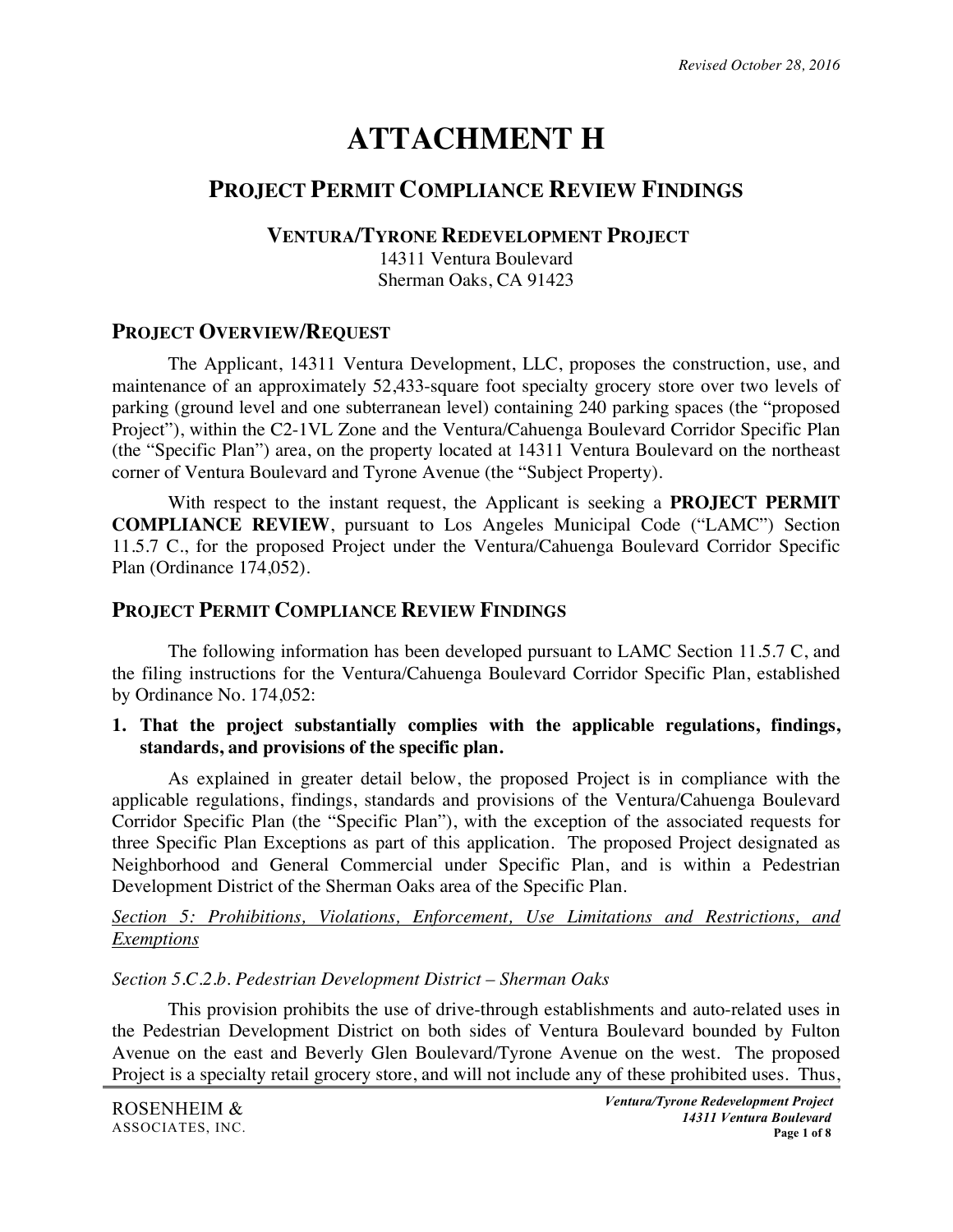the proposed Project is in compliance with this provision, and since the Subject Property was previously improved with a car wash and collision/auto body center, the proposed Project will be eliminating these restricted uses from the Specific Plan area.

## *Section 5.C.3, Other Limitations within the Ventura/Cahuenga Boulevard Corridor Specific Plan Area*

This provision restricts the use of permanent cargo containers, and allows for the use of temporary permits for cargo containers for incidental storage to an existing commercial use. The proposed Project will not employ the use of cargo containers, and thus, is in compliance with this provision.

## *Section 6: Building Limitations*

# *Section 6.B.3. Floor Area Ratio Limitations*

This provision limits projects within the Neighborhood and General Commercial Plan Designations to a maximum Floor Area Ratio of 1.0:1. The proposed Project includes approximately 52,433 square feet of floor area on an approximately 82,514-square foot lot, with a buildable area of approximately 79,304 square feet (excluding required yard/setback areas and post dedications). This results in a Floor Area Ratio of 0.66:1, and as such, the proposed Project is in compliance with this provision.

*Section 7: Land Use Regulations*

# *Section 7.A.3. Neighborhood and General Commercial Plan Designation Areas*

*a.3. Front Yards and Setbacks for lots which are wider than 200 feet:* 

*i. No Project may be built within 18 inches of the front lot line; however, floors above 15 feet may be built to the lot line. This 18-inch setback shall be landscaped.*

Since the Subject Property is a through lot, this provision applies to the proposed Project's Ventura Boulevard and Moorpark Street frontages. As shown on the enclosed Plot Plan (Sheet A1.0) and Landscape Plan (Sheet LP1.0), the proposed Project exceeds the minimum 18-inch front yard setback requirement along Ventura Boulevard with a 4-foot, 6-inch setback, and meets the requirement along the Moorpark Street frontage with an 18-inch setback. Setback areas will be landscaped as required. Thus, the proposed Project is in compliance with this provision.

*b. Side Yards: For corner lots, the side of the lot facing the side street intersecting with Ventura or Cahuenga Boulevard shall require a minimum 18 inch and maximum 15 foot landscaped setback.*

This provision applies to the Subject Property, which is a corner lot located at the northeast intersection of Ventura Boulevard and Tyrone Avenue. As shown on the enclosed Plot Plan (Sheet A1.0) and Landscape Plan (Sheet LP1.0), the proposed Project provides a minimum 18-inch landscaped building setback along Tyrone Avenue, which is the side of the lot facing the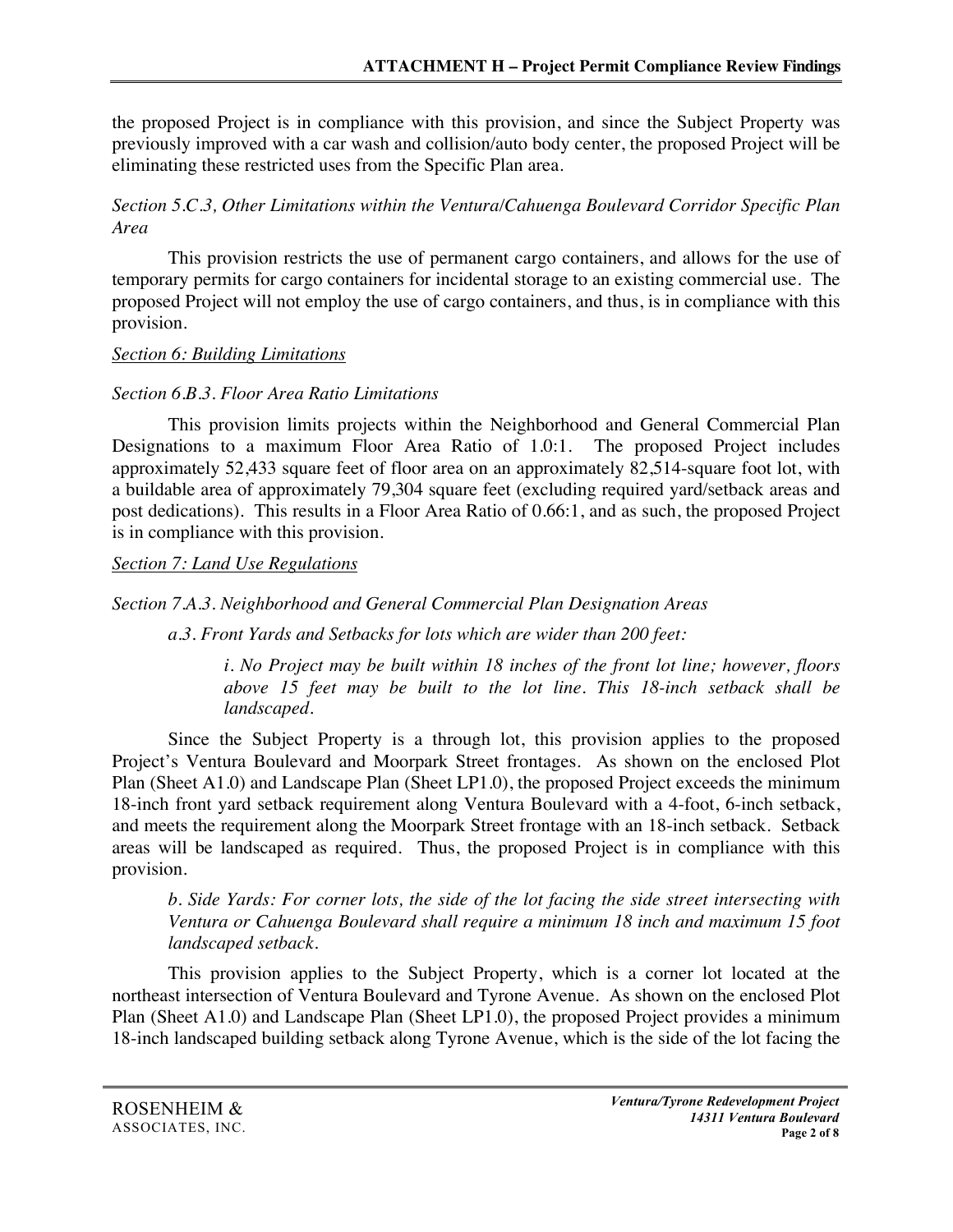side street that intersects with Ventura Boulevard. Thus, the proposed Project is in compliance with this provision.

#### *c. Rear Yards*

The proposed Project does not have a designated rear yard as it is a Through Lot. LAMC Section 12.03 defines a Through Lot as "A lot having a frontage or [sic] two parallel or approximately parallel streets, but not including those lots having frontage on a street and frontage on a navigable public canal or waterway parallel or approximately parallel to said street." The Subject Property has frontage on two parallel or approximately parallel streets – Ventura Boulevard and Moorpark Street – designating them both as front yards and the yard along Tyrone Avenue and all remaining yards as side yards. Thus, the rear yard provisions of the Specific Plan do not apply to the proposed Project.

#### *Section 7.B.2. Lot Coverage*

This provision applies to the Neighborhood and General Commercial Plan Designation Areas, and restricts buildings and structures to cover no more than 60 percent of the lot area. The instant application includes a Specific Plan Exception from this provision, pursuant to LAMC Section 11.5.7 F, in order to permit a lot coverage of approximately 68.2% in lieu of the maximum 60% lot coverage permitted. Please see *Attachment G* for more information regarding this request.

## *Section 7.D. Landscaping Requirements*

#### *3. Yards, Setbacks, and Building Frontages*

*a. At least 60 percent of all Front Yards or front setbacks in excess of 18 inches shall be*  landscaped and the remainder shall be finished to City standards for sidewalks, or *finished with other paving materials, including concrete pavers, brick masonry pavers.*

This provision applies to the portions of the proposed Project's front yard setbacks that are in excess of 18 inches. The proposed Project provides a 4 foot-6 inch front yard setback along Ventura Boulevard, and will be in full compliance with this provision.

*b. The Applicant shall install an automatic irrigation system to maintain all required landscaping.* 

As shown on the enclosed Landscape Plan (Sheet LP1.0), the proposed Project will install an automatic irrigation system to maintain all required landscaping on the Subject Property.

## *Section 7.E. Height Limit – Sherman Oaks*

*b.1. From the intersection of Fulton Avenue and Ventura Boulevard to the intersection of Tyrone/Beverly Glen Boulevard and Ventura Boulevard: On both sides of Ventura Boulevard – 30 feet.*

This provision applies to the Subject Property, since it is located at the northeast corner of the intersection of Ventura Boulevard and Tyrone Avenue/Beverly Glen Boulevard. As an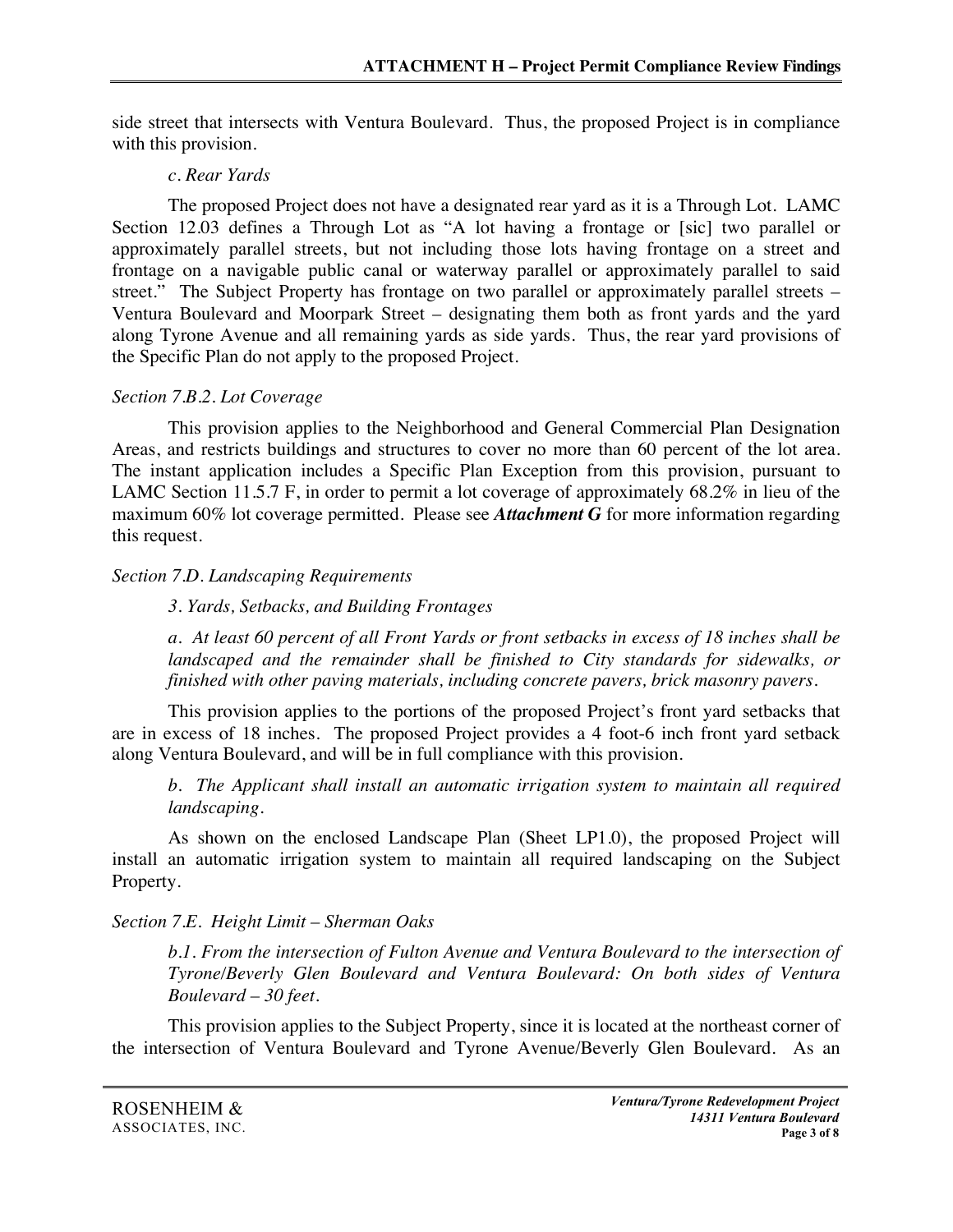associated request for the proposed Project, the Applicant is seeking a Specific Plan Exception to permit a maximum height of approximately 38 feet-10 inches, in lieu of the 30-foot maximum permitted by this provision. Please see *Attachment G – Specific Plan Exception Findings* for additional information regarding this request.

*f. In addition, in the Community Commercial and Neighborhood and General Commercial Plan Designation Areas, buildings abutting a major or secondary highway may only exceed 30 feet in height if, for each 15 foot increment, or portion of that increment, above 25 feet, at least a ten foot setback from the roof perimeter is provided.*

As the Project is proposed to reach a maximum height of 38 feet-10 inches, this provision applies. As part of the instant request, the Applicant is seeking a Specific Plan Exception for relief from this setback requirement. Please see *Attachment G* for additional information regarding this request.

#### *Section 7.F.1. Parking*

*a. For commercial uses, other than offices, at least one parking space for each 250 square feet of floor area.*

The proposed Project is includes approximately 52,433-square feet of floor area associated with the proposed grocery store, approximately 5,328 square feet of which will be allocated to the ancillary restaurant proposed within the grocery store. The remaining approximately 47,105 square feet of grocery store floor area is subject to this parking required, with 188 parking spaces required. The proposed Project meets this requirement.

*c. For restaurants, take-out food establishments, banquet rooms and related uses, at least one parking space for each 100 square feet of floor area.* 

The proposed Project will contain approximately 5,328 square feet of restaurant area, including 1,837 square feet of covered outdoor patio area. For the approximately 5,328 square feet of restaurant floor area, 53 parking spaces required. This requirement will be met.

For all uses on site, there is a subtotal of 228 parking spaces required. As permitted under LAMC Section 12.21 A.4, the proposed Project will replace 1 required parking space for every 4 bicycle spaces provided on site. With a combined total of 52 long-term and short-term bicycle parking spaces provided on site, required parking is reduced by 13 parking spaces to 228 parking spaces required. The proposed Project will provide a total of 240 parking spaces, with a surplus of 12 parking spaces over the amount required.

#### *Section 8: Sign Regulations*

## *Section 8, B.1.*

*a. Wall Signs*

As shown on the Sign Exhibit Plan (Sheet A2.2), the Applicant proposes two wall signs, each comprised of individual internally lit can letters.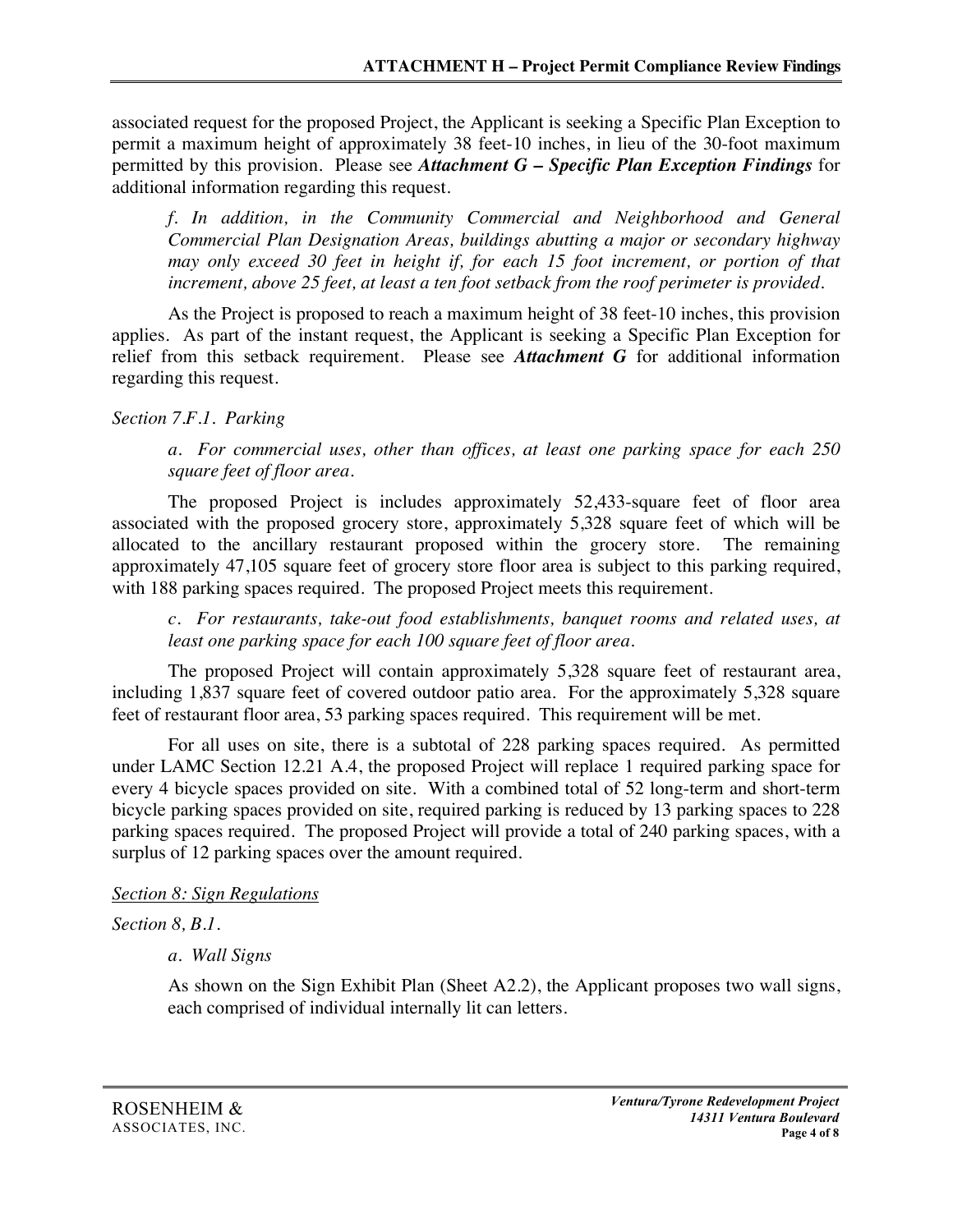# *1. Number of Signs*

In compliance with this provision, the proposed Project will provide one wall sign on the south-facing elevation of the building along the Ventura Boulevard frontage and one wall sign on the west-facing elevation of the building along the Tyrone Avenue frontage, the latter of which will also be visible from the north elevation. These signs are permitted, since one wall sign per tenant is allowed on a building's street frontage (Ventura Boulevard), and one additional wall sign is allowed on a portion of a building facing a street other than the primary building frontage (Tyrone Avenue).

## *2. Area*

In compliance with this provision, the two proposed wall signs will not exceed two square feet for each foot of lot frontage. The south lot line frontage is approximately 353 feet, which would allow for a wall sign on that frontage of up to 706 square feet. The west lot line frontage is approximately 244 feet, which would allow for a wall sign on that frontage of up to 488 square feet. Each of the two proposed wall signs will be approximately 475 square feet, with approximate dimensions of 81 feet-5 inches (length) by 5 feet-10 inches (height), with a design feature over one letter with additional approximate dimensions of 4 feet-9 inches (length) by 2 feet-11 inches (height). The proposed wall sign areas are within the limitations of this provision.

## *3. Projections*

In compliance with this provision, the proposed wall signs will not project from a building face more than 12 inches or above the lowest elevation of the roof eave visible from the street. Additionally, the wall signs will not be located on new or remodeled parapet walls above the roofline.

## *b. Monument Signs*

As shown on the Sign Exhibit Plan (Sheet A2.2), the Applicant proposes one monument sign that will be comprised of a prefinished aluminum sign cabinet with internally lit letters or reverse channel letters with an internally lit "market" portion.

# *1. Number of Signs*

In compliance with this provision, the proposed Project will provide one monument sign located at the northeast corner of Ventura Boulevard and Tyrone Avenue.

# *2. Landscaping*

In compliance with this provision, the proposed Project will provide the monument sign within an approximately 200-square foot circular planter.

# *3. Height*

In compliance with this provision, the proposed Project will provide one monument sign at a height of 6 feet.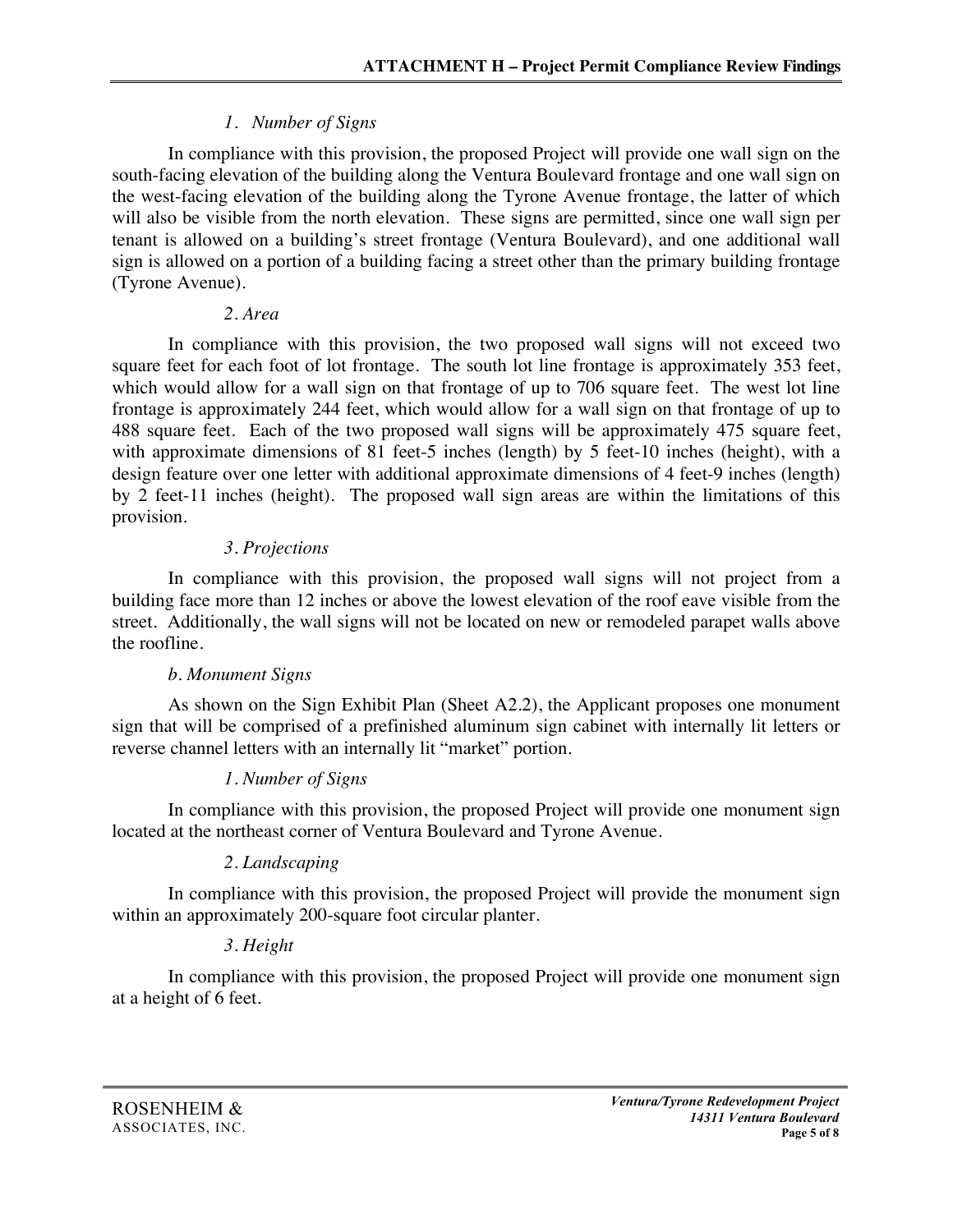## *4. Total Area.*

In compliance with this provision, the proposed Project will provide one monument sign with approximate dimensions of 6 feet (height) by 10 feet (width) by 1 foot (depth), for a total area of 60 square feet per side of the sign.

# *Section 9: Project Permit Compliance*

## *Section 9.A.1. Project Permit Compliance Process*

In compliance with this section, the subject request is for a Project Permit Compliance Review. In compliance with this provision, the instant application includes a submittal of plot plans, landscape and irrigation drawings, building elevations, site plan for each proposed sign, information on exterior building materials and sign materials, photographic renderings, and an Environmental Assessment Form.

## *Section 10: Transportation Mitigation Standards and Procedures*

With regards to the Specific Plan's Transportation Mitigation Standards and Procedures, the Applicant has previously submitted an Application for Consideration to the Los Angeles Department of Transportation ("LADOT"), and with a Traffic Study for the proposed Project prepared by Linscott, Law & Greenspan Engineers, dated July 19, 2016. LADOT has prepared a Traffic Assessment, dated July 25, 2016, for the proposed Project. Please see the LADOT Traffic Assessment document included as part of this application submittal for additional information.

## *Section 11: Project Impact Assessment Fee*

As stated above, LADOT has prepared a Traffic Assessment, dated July 25, 2016, for the proposed Project and determined the applicable Project Impact Assessment Fee. Please see the LADOT Traffic Assessment document included as part of this application submittal for additional information.

# *Section 14: Public Right-of-Way Improvements*

# *Sherman Oaks Streetscape Plan and Design Guidelines*

This section refers to design guidelines specifically created for the Sherman Oaks area of the Specific Plan, known as the Sherman Oaks Streetscape Plan and Design Guidelines ("Streetscape Guidelines"). The Subject Property is located within Subarea D of the Streetscape Guidelines, which has its own distinct street tree, planting, and design recommendations.

In compliance with these guidelines, the proposed Project will provide eight Maidenhair trees, which is a tree species included in the recommended street tree list. The Maidenhair Tree is specifically recommended for Subarea D, as shown in Table 1 (Section 2.2.1), and the proposed Project will provide an additional eight Evergreen Pear trees and fourteen Drake Elm trees in addition to these recommended trees. Section 2.3 of the Streetscape Guidelines also recommends that Projects extend the plantings and improvements to Off-Boulevard/Extended Streetscape areas, which are streets crossing or abutting Ventura Boulevard. In harmony with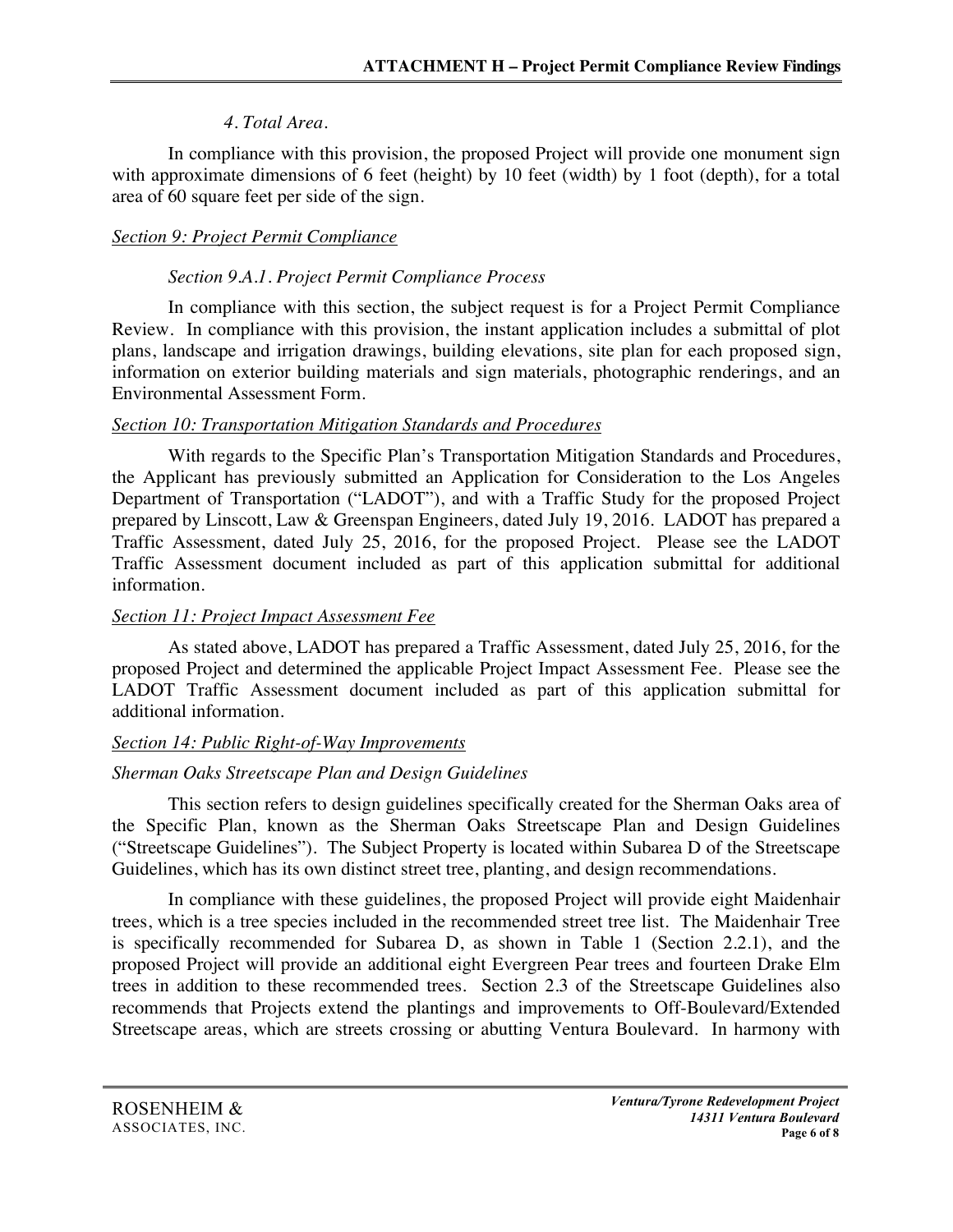this guideline, the proposed Project will continue the tree schedule throughout the Subject Property and along its Off-Boulevard frontages on Tyrone Avenue and Moorpark Street.

Additionally, the Streetscape Guidelines provide "On-Site Improvement Standards/Design Guidelines", of which the following are applicable to the proposed Project.

#### *Section 6.3 Lighting*

In harmony with this guideline, the proposed Project will provide on-site lighting that is directed on site and will not be directed towards adjacent properties, including residential uses. Lighting for the associated parking structure will also be directed only towards the parking structure and will not produce glare onto adjacent uses.

#### *Section 6.4.1 Parking Lot/Structure Landscaping*

Accordant with these guidelines, the proposed Project's parking area will be adequately buffered with a 9-foot landscape buffer and screened from adjacent rights-of-way and less intensive uses with sufficient planting material, including shrubs and trees within the setbacks that are incorporated with the landscaped design. As shown on the enclosed Landscape Plan (Sheet LP1.0), the proposed Project will screen the parking structure from view with a variety of plants and trees. A total of 38 trees will be provided and maintained on and around the Subject Property (within the public right-of-way) with minimal spacing between in order to adequately buffer it from adjacent uses, in compliance with this provision. 

In addition, in harmony with this guideline, the ground floor façade of the parking structure has been designed to be integrated with the design of the building for which it serves in order to provide greater aesthetic continuity. As shown on the enclosed Elevation Plans (Sheet A2.0-A2.1), perforated metal or bankerwire mesh panels are proposed along the upper portions of the building's exterior. The ground-floor parking level is proposed to be screened with similar perforated metal panels, as shown on Sheet A.2.2, so as to integrate the parking screening with the grocery store design and facade. As such, the parking structure will use the same materials as the building it serves with the same colors and architectural styles, in compliance with this provision.

#### *Section 6.6.1 On-Site Circulation and Access*

In harmony with these guidelines, the proposed Project will include loading docks on-site that will accommodate the maneuvering, parking, and waiting areas for delivery and loading vehicles. As shown on the enclosed Ground Level Plan (Sheet A1.2), the loading dock for delivery, loading, and unloading activities normally associated with a grocery store use will be located within the ground floor parking structure on the Subject Property's Moorpark Street frontage. As demonstrated on the plans, all truck maneuvers will be able to occur within the Subject Property's boundaries, and the loading dock will be fully enclosed in order to diminish the potentially adverse impacts associated with these activities, such as sound and aesthetics, on adjacent properties. Additionally, the proposed Project will comply with permitted delivery hours under the Commercial Corner Conditions of Operation, which are from 7:00 AM to 8:00 PM Monday through Friday, and 10:00 AM to 4:00 PM on Saturday and Sunday, and will include landscape screening around the parking structure to further reduce impacts to adjacent properties.